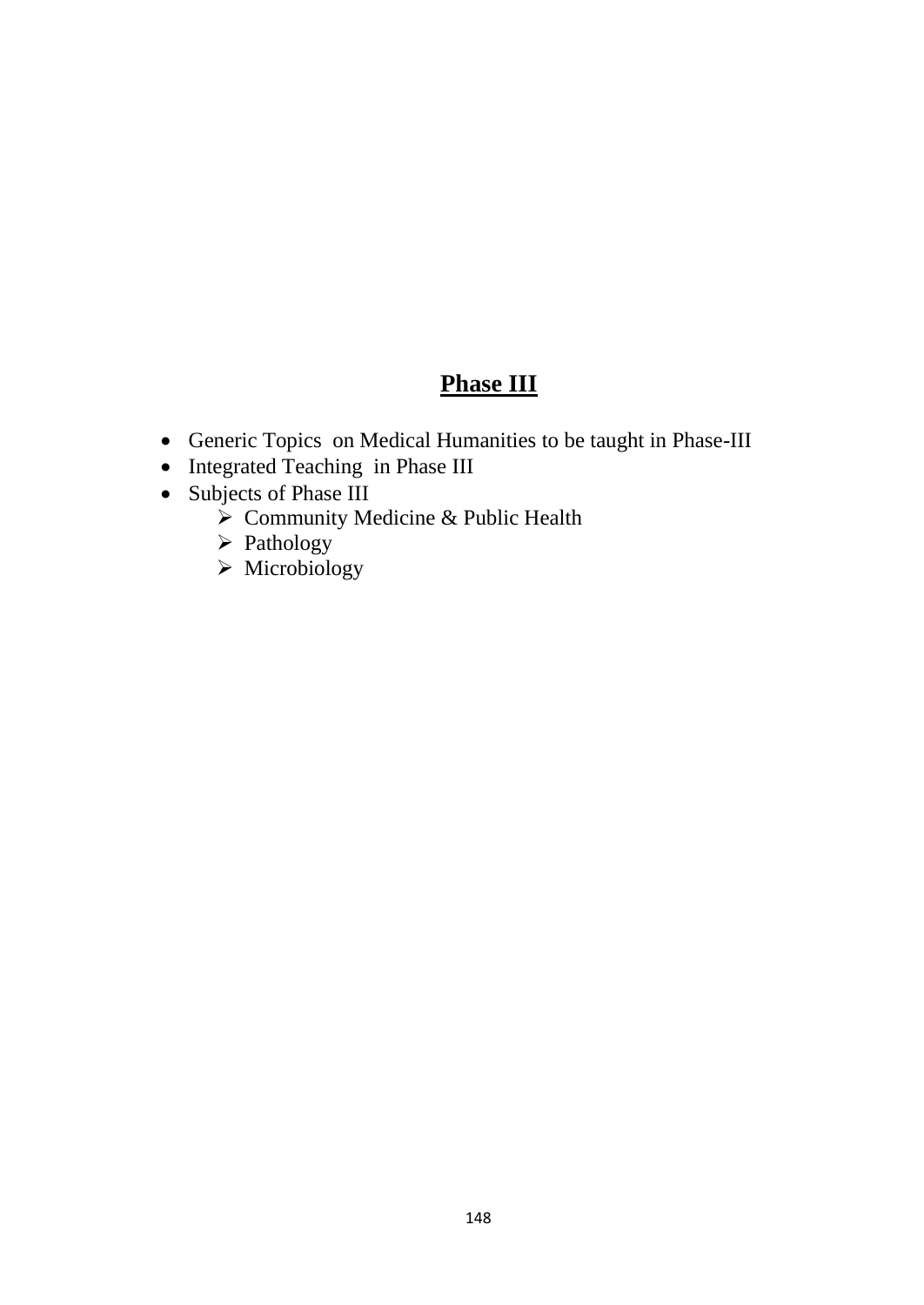#### **Generic Topics on Medical Humanities to be taught in Phase –III**

The following two topics will be taught within 3<sup>rd</sup> phase under supervision of Phase-III coordination committee in collaboration with medical education unit (MEU). The sessions will be under the guidance of Principal & Vice-principal, coordinated by concerned departments and sessions will be delivered by concerned experts of the topics. Each session will be one and half hour. Attending these session will be mandatory and will be reflected in the formative & summative assessment of Phase-III.

#### **Topics:**

- 1. Integrity and accountability of medical professionals
- 2. Aspects of a good doctor

| <b>Topics</b>                                                   | <b>Learning objective</b>                                                                                                                                                                                                                                                                                                                                                                                                                                                                                                                                        | <b>List of Contents</b>                                                                                                                                                                                                                                                                                                                                                                                                                                                                                                                                                     | <b>Method</b>                        | <b>Time</b>                |
|-----------------------------------------------------------------|------------------------------------------------------------------------------------------------------------------------------------------------------------------------------------------------------------------------------------------------------------------------------------------------------------------------------------------------------------------------------------------------------------------------------------------------------------------------------------------------------------------------------------------------------------------|-----------------------------------------------------------------------------------------------------------------------------------------------------------------------------------------------------------------------------------------------------------------------------------------------------------------------------------------------------------------------------------------------------------------------------------------------------------------------------------------------------------------------------------------------------------------------------|--------------------------------------|----------------------------|
| Integrity and<br>accountabilit<br>y of medical<br>professionals | define integrity and<br>accountability in medical<br>practice<br>mention importance of<br>$\bullet$<br>integrity and accountability<br>in medical practice<br>outline doctors behaviors<br>$\bullet$<br>that demonstrate integrity<br>and accountability.<br>explain contribution of the<br>team and the system to<br>integrity and accountability<br>state means of developing<br>٠<br>integrity and accountability<br>of medical professionals<br>mention some current<br>$\bullet$<br>examples of Integrity and<br>accountability of medical<br>professionals | Definition of integrity and<br>$\bullet$<br>accountability in medical<br>practice<br>Importance of integrity and<br>$\bullet$<br>accountability in medical<br>practice<br>Outline of doctors<br>$\bullet$<br>behaviors that demonstrate<br>integrity and accountability.<br>Contribution of the team<br>$\bullet$<br>and the system to integrity<br>and accountability<br>Means of developing<br>$\bullet$<br>integrity and accountability<br>of medical professionals<br>Some current examples of<br>$\bullet$<br>Integrity and accountability<br>of medical professionals | Interactive<br>Lecture<br>Or Seminar | One<br>and<br>half<br>hour |
| Aspects of a<br>good doctor                                     | list the qualities of a good<br>$\bullet$<br>doctor<br>explain the roles of a doctor<br>٠<br>in the society<br>mention expectation of<br>$\bullet$<br>the patient, attendance and<br>society from a doctor<br>state the factors affecting<br>the expectation of<br>the patient, attendance and<br>society from a doctor<br>describe means of<br>$\bullet$<br>developing as a good doctor<br>mention some current<br>examples of a good doctor                                                                                                                    | Qualities of a good doctor<br>$\bullet$<br>Roles of a doctor in the<br>$\bullet$<br>society<br>Expectation of the patient,<br>$\bullet$<br>attendance and society from<br>a doctor<br>Factors affecting the<br>$\bullet$<br>expectation of the patient,<br>attendance and society from<br>a doctor<br>Means of developing as a<br>$\bullet$<br>good doctor<br>Some current examples of<br>$\bullet$<br>good doctor                                                                                                                                                          | Interactive<br>Lecture<br>Or Seminar | One<br>and<br>half<br>hour |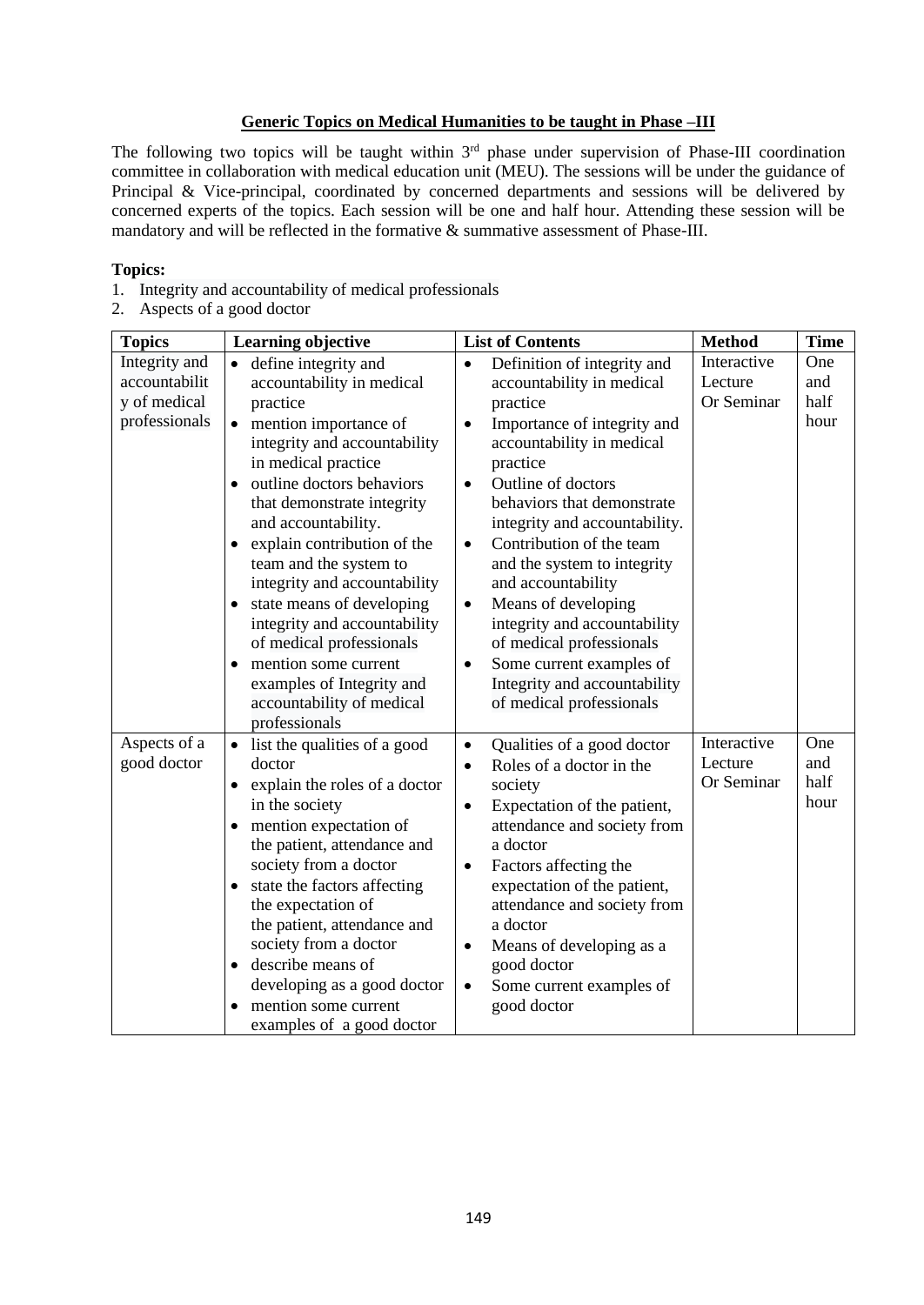## **Integrated Teaching in phase III**

All the departments of Phase III (Community Medicine & Public Health, Pathology, Microbiology) must be present and take part in the integrated teaching while the faculty representatives from concerned clinical & others departments will also participate actively. Teachers will be the speakers in each session. Participation of the students of phase III should be ensured. Students need to get some 'take home message' from every session. To ensure presence of the students Schedule for integrated teaching session will be set at the phase III committee meeting in collaboration with medical education unit (MEU).

Total -20 hour. Each session will be for at least 2 hour

### **Topics:**

- 1. Occupational and Environmental hazard
- 2. Snake bite
- 3. Transportation injuries
- 4. Disaster management
- 5. Shock
- 6. Glomerulonephritis
- 7. Rheumatoid Arthritis/ Osteomyelitis
- 8. Different Viral Fevers (Covid-19, Dengue, Chikungunya)
- 9. Carcinoma Cervix

| <b>Topics</b>                                                     | <b>Learning Objective</b>                                                                                                                                                                                                                                                                                                                                                                                                                                                                                                                                                                                                                                              | <b>Core contents</b>                                                                                                                                                                                                                                                                                                                                                                                                                                       | <b>Discipline involved</b>                                                                                                                                                                                                                       |
|-------------------------------------------------------------------|------------------------------------------------------------------------------------------------------------------------------------------------------------------------------------------------------------------------------------------------------------------------------------------------------------------------------------------------------------------------------------------------------------------------------------------------------------------------------------------------------------------------------------------------------------------------------------------------------------------------------------------------------------------------|------------------------------------------------------------------------------------------------------------------------------------------------------------------------------------------------------------------------------------------------------------------------------------------------------------------------------------------------------------------------------------------------------------------------------------------------------------|--------------------------------------------------------------------------------------------------------------------------------------------------------------------------------------------------------------------------------------------------|
| Occup<br>ational<br>and<br><b>Enviro</b><br>nment<br>al<br>hazard | At the end of the session student will<br>be able to:<br>define environment<br>$\bullet$<br>explain concept of hazard<br>$\bullet$<br>list of occupational and<br>$\bullet$<br>environmental health hazards<br>define occupational health and<br>$\bullet$<br>mention its objective<br>explain various occupational<br>$\bullet$<br>environment<br>describe preventive strategies<br>$\bullet$<br>of occupational and<br>environmental hazard<br>mention the health care<br>$\bullet$<br>facilities and safety measures<br>for workplace.<br>state work's man compensation<br>$\bullet$<br>act.1923<br>describe existing law for<br>$\bullet$<br>environmental control | Environment and its<br>components<br>Concept about hazard, Risk<br>and vulnerability<br>Environmental control<br>$\bullet$<br>strategy<br>Existing law about<br>environmental control<br>Occupational health, and its<br>objectives<br>Occupational environment<br>Occupational health hazards,<br>ergonomics<br>Principles of prevention of<br>$\bullet$<br>occupational diseases<br>Employees' benefits<br>Existing health related<br>occupational laws. | Community<br>$\bullet$<br>Medicine & Public<br>Health<br>Forensic medicine &<br>$\bullet$<br>Toxicology<br>Medicine/<br>$\bullet$<br>Respiratory<br>medicine.<br>Skin and VD<br>$\bullet$<br>Microbiology<br>$\bullet$<br>Pathology<br>$\bullet$ |
| <b>Snake</b><br>bite                                              | mention different types of snake<br>$\bullet$<br>in Bangladesh<br>state the natural habit of snake<br>$\bullet$<br>mention different snake bite<br>$\bullet$<br>geographic area in Bangladesh<br>state the difference between<br>$\bullet$<br>poisonous and nonpoisonous<br>snake and snake bite                                                                                                                                                                                                                                                                                                                                                                       | Epidemiology of snake<br>$\bullet$<br>bite in Bangladesh<br>Types of snakes<br>$\bullet$<br>Habit of snakes<br>$\bullet$<br>Geographic Area of snake<br>$\bullet$<br>bite in Bangladesh<br>Outcome of snake bite<br>$\bullet$<br>Management of snake bite<br>$\bullet$                                                                                                                                                                                     | Community<br>$\bullet$<br>medicine & Public<br>Health<br>Forensic medicine &<br>$\bullet$<br>Toxicology<br>Medicine/Neuron<br>$\bullet$<br>medicine<br>Pathology<br>$\bullet$<br>Pharmacology<br>$\bullet$                                       |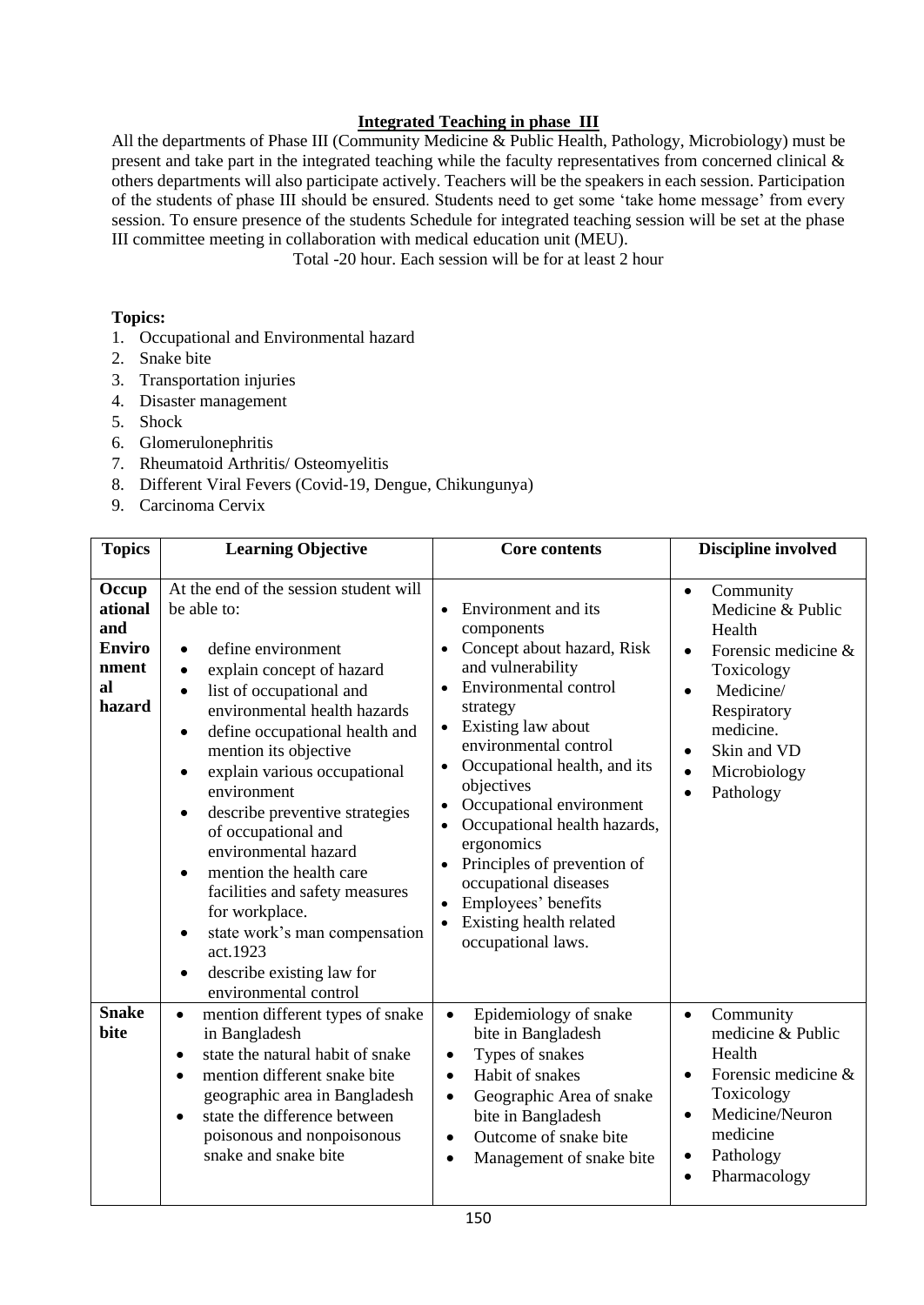|                                               | mention the sign symptom of<br>$\bullet$<br>poisonous and nonpoisonous<br>snake bite<br>mention the composition of<br>$\bullet$<br>snake venom.<br>explain consequences of snake<br>$\bullet$<br>bite<br>select the anti venom and it's<br>dose<br>state the treatment facilities in<br>Bangladesh<br>outline the management of<br>$\bullet$<br>snake bite<br>state the preventive measures of<br>snake bite | Treatment facilities of<br>$\bullet$<br>snake bite in Bangladesh<br>Prevention and control<br>measures of snake bites.                                                                                                                                                                                |                                                                                                                                                                                                                     |
|-----------------------------------------------|--------------------------------------------------------------------------------------------------------------------------------------------------------------------------------------------------------------------------------------------------------------------------------------------------------------------------------------------------------------------------------------------------------------|-------------------------------------------------------------------------------------------------------------------------------------------------------------------------------------------------------------------------------------------------------------------------------------------------------|---------------------------------------------------------------------------------------------------------------------------------------------------------------------------------------------------------------------|
| <b>Trans</b><br>portati<br>on<br>injurie<br>S | define transportation injuries.<br>$\bullet$<br>mention the types of<br>$\bullet$<br>transportation injuries.<br>state the courses, consequences<br>$\bullet$<br>and epidemiology of RTA<br>describe problem statement of<br>٠<br><b>RTA</b><br>mention the identification of<br>$\bullet$<br>driver<br>describe the preventive<br>$\bullet$<br>measures of RTA<br>state the management of RTA               | Definition of TI<br>$\bullet$<br>Epidemiology of TI<br>$\bullet$<br>including RTA<br>Causes of different TI<br>Consequences of RTA<br>Management of RTA<br>$\bullet$<br>Triage<br><b>ABCDE</b><br>Preventive measures of<br><b>RTA</b><br>Safety education<br>Safety measures<br>Legislative measures | Community medicine<br>$\bullet$<br>& Public Health<br>Forensic medicine &<br>$\bullet$<br>Toxicology<br>Orthopedic surgery<br>٠<br>Neurosurgery<br>$\bullet$<br>Physical medicine<br>$\bullet$<br>Internal medicine |
| <b>Disaste</b><br>r<br>manag<br>ement         | define disaster<br>$\bullet$<br>classify disaster<br>$\bullet$<br>mention the consequences of<br>disaster<br>describe the management of<br>$\bullet$<br>disaster including forensic<br>aspect<br>mention the preventive<br>$\bullet$<br>measures.<br>Describe the technique of<br>$\bullet$<br>disaster victim identification                                                                                | Definition of disaster<br>$\bullet$<br>Classification of disaster<br>Natural<br>Man made<br>Consequences of disaster<br>Management of disaster<br>Injured<br>Dead<br>Medico legal<br>aspects<br>Media,<br>VIP, crowd<br>Prevention of disaster<br>$\bullet$                                           | Community medicine<br>$\bullet$<br>& Public Health<br>Forensic medicine &<br>$\bullet$<br>Toxicology<br>Medicine<br>$\bullet$<br>Orthopdic surgery<br>Neurosurgery<br>Physical medicine<br>$\bullet$                |
| <b>Shock</b>                                  | At the end of the session students<br>will be able to:<br>define shock<br>$\bullet$<br>mention different types of<br>$\bullet$<br>shock<br>describe the pathogenesis of<br>$\bullet$<br>shock<br>enumerate the clinical feature<br>list the required laboratory<br>$\bullet$<br>investigation<br>manage the shock                                                                                            | Definition of shock<br>$\bullet$<br>Types of shock<br>$\bullet$<br>Clinical stages of shock<br>$\bullet$<br>Compensatory mechanism<br>$\bullet$<br>of shock<br>Pathogenesis &<br>٠<br>complications of shock<br>Management of shock<br>$\bullet$                                                      | Pathology<br>$\bullet$<br>Microbiology<br>Medicine<br>Pharmacology<br>٠<br>Forensic Medicine &<br>Toxicology                                                                                                        |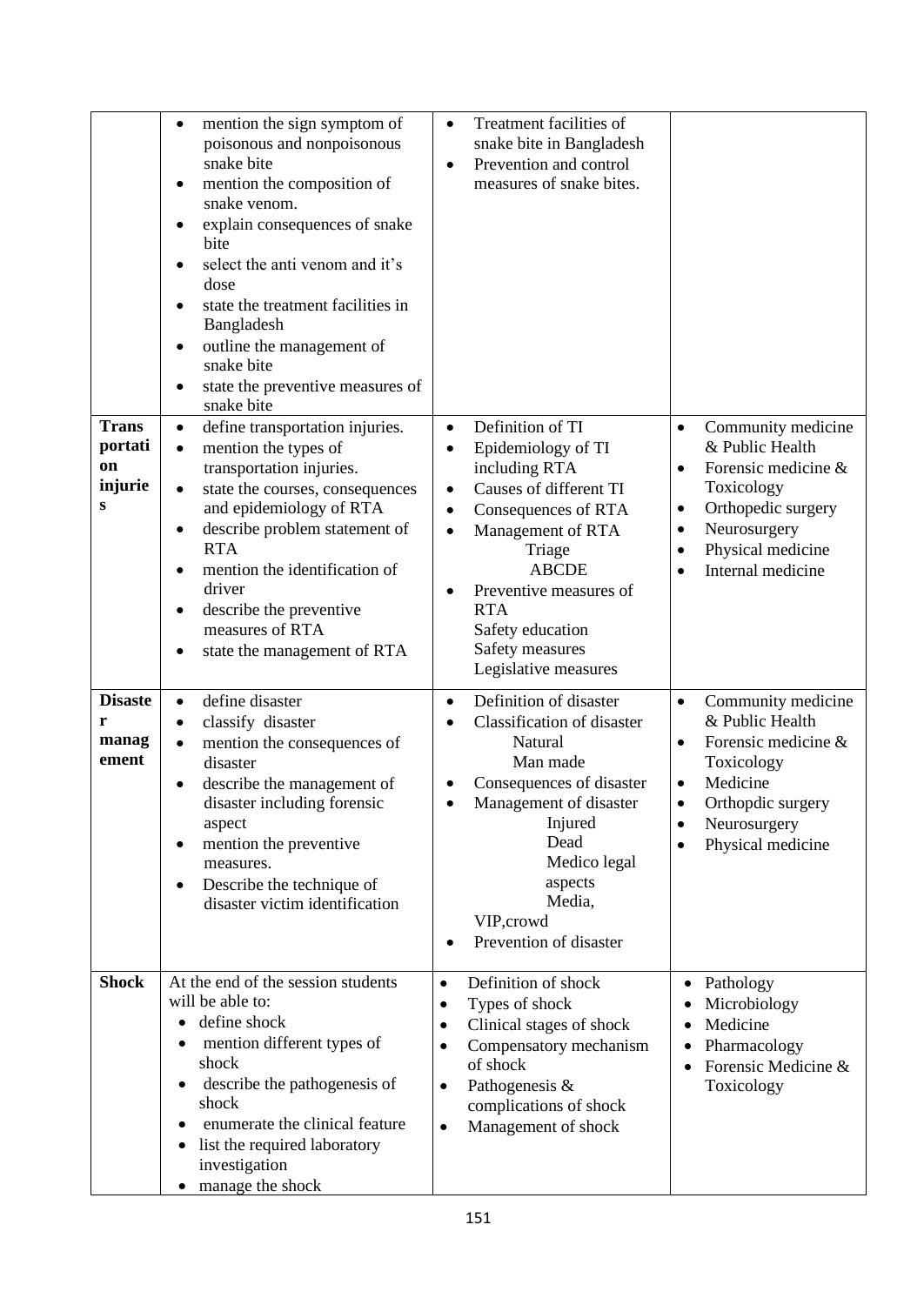| <b>Glome</b><br>rulone<br>phritis                                                                                       | At the end of the session students<br>will be able to:<br>define glomerulonephritis<br>$\bullet$<br>classify the glomerular disease<br>describe the etiopathogenesis<br>mention clinical presentation<br>$\bullet$<br>diagnose the disease<br>outline the management of the<br>disease<br>state the prognosis of the disease<br>$\bullet$                                                                                                                                                                                                         | Review of renal anatomy<br>$\bullet$<br>Definition of<br>$\bullet$<br>glomerulonephritis<br>Pathogenesis<br>$\bullet$<br>Types &clinical<br>$\bullet$<br>presentation<br>(glomerulonephritis $\&$<br>nephrotic syndrome)<br>Diagnosis<br>$\bullet$<br>Management & prognosis<br>٠              | Pathology<br>$\bullet$<br>Microbiology<br>$\bullet$<br>Pharmacology<br>$\bullet$<br>Medicine/<br>$\bullet$<br>Nephrology/<br>$\bullet$<br>Paediatrics<br>$\bullet$<br>Forensic Medicine &<br>Toxicology |
|-------------------------------------------------------------------------------------------------------------------------|---------------------------------------------------------------------------------------------------------------------------------------------------------------------------------------------------------------------------------------------------------------------------------------------------------------------------------------------------------------------------------------------------------------------------------------------------------------------------------------------------------------------------------------------------|------------------------------------------------------------------------------------------------------------------------------------------------------------------------------------------------------------------------------------------------------------------------------------------------|---------------------------------------------------------------------------------------------------------------------------------------------------------------------------------------------------------|
| <b>Rheu</b><br>matoid<br><b>Arthri</b><br>tis                                                                           | At the end of the session the students<br>will be able to:<br>explain the<br>$\bullet$<br>immunopathogenesis of the<br>disease<br>diagnose the disease by its<br>$\bullet$<br>clinical feature and<br>investigation findings<br>list the complications of the<br>$\bullet$<br>disease<br>outline the management of this<br>٠<br>disease                                                                                                                                                                                                           | • Immunopathogenesis<br>• Clinical features<br>• Investigation<br>• Complications<br>• Conventional NSAIDs<br>• Disease modifying agents<br>• Biological disease modifying<br>agents                                                                                                           | Microbiology<br>$\bullet$<br>Pharmacology<br>٠<br>Pathology<br>Orthopaedic<br>surgery/Surgery<br>Physical<br>Medicine/Medicine<br>Forensic Medicine &<br>Toxicology                                     |
| <b>Osteo</b><br>myeliti<br>S                                                                                            | At the end of the session the students<br>will be able to:<br>enumerate the causetive agents<br>of osteomyelitis<br>explain pathogenesis of the<br>disease<br>enumerate the site of<br>$\bullet$<br>involvement in the disease<br>process<br>diagnose the disease<br>٠<br>outline the management of this<br>disease<br>describe the complications of<br>this disease and their<br>management                                                                                                                                                      | • Etiopathogenesis<br>• Site of involvement<br>• Diagnosis<br>• Management<br>$\bullet$ Complications & its<br>management                                                                                                                                                                      | Microbiology<br>$\bullet$<br>Pharmacology<br>٠<br>Pathology<br>٠<br>Orthopaedic<br>$\bullet$<br>surgery/Surgery<br>Forensic Medicine &<br>Toxicology                                                    |
| <b>Differe</b><br>nt<br><b>Viral</b><br><b>Fevers</b><br>(Covid<br>$-19,$<br>Dengu<br>e,<br><b>Chiku</b><br>nguny<br>a) | At the end of the session the students<br>will be able to:<br>mention the structure of the virus<br>$\bullet$<br>explain the mode of transmission<br>$\bullet$<br>of the disease<br>explain the etiopathogenesis of<br>$\bullet$<br>the disease<br>mention the organ involved in<br>$\bullet$<br>this disease<br>explain the mechanism of organ<br>$\bullet$<br>involvement<br>list the complications of the<br>٠<br>disease<br>describe the laboratory diagnosis<br>$\bullet$<br>outline the preventive measures<br>$\bullet$<br>of this disease | Structure of the virus<br>$\bullet$<br>Mode of transmission<br>$\bullet$<br>Pathogenesis<br>$\bullet$<br>Clinical stages<br>$\bullet$<br>Investigations<br>$\bullet$<br>Prevention<br>$\bullet$<br>Complication<br>٠<br>Management<br>٠<br>Drug used with their site of<br>$\bullet$<br>action | Microbiology<br>Pathology<br>Pharmacology<br>٠<br><b>Community Medicine</b><br>& Public Health<br>Medicine/Respiratory<br>$\bullet$<br>Medicine<br>• Forensic Medicine $&$<br>Toxicology                |